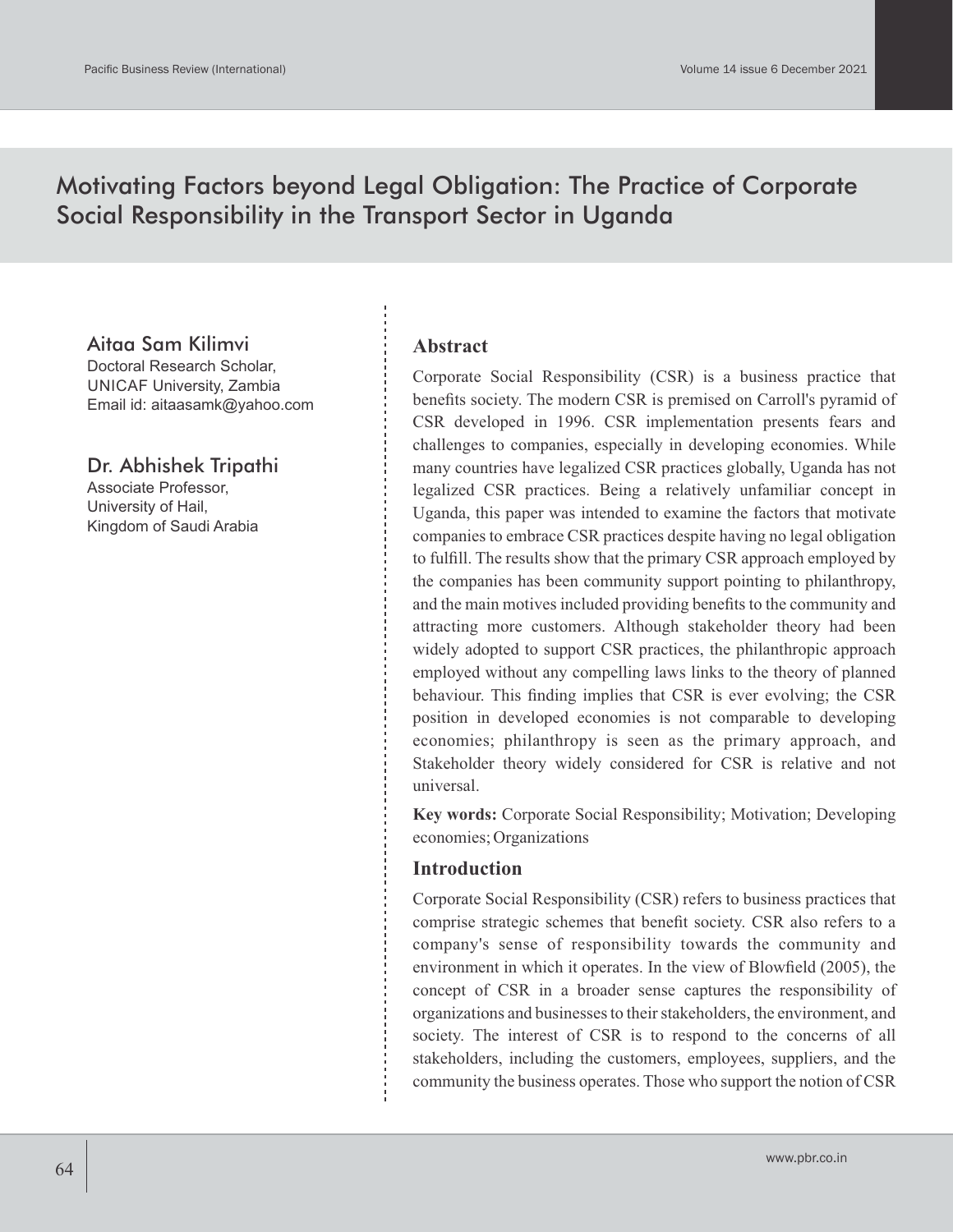believe that businesses pursue a deeper purpose for existence beyond the maximization of shareholder wealth. As stated by Adda (2016), "The idea that business enterprises have some responsibilities to society beyond that of making profits for shareholders has been around for centuries".

Given such a dimension, Corporate Social Responsibility can be viewed as a strategy that businesses capture in their corporate governance policies designed to ensure ethical operations for the benefit of society. Therefore, it can be conveniently stated that Corporate Social Responsibility is a business philosophy that stresses the obligation for businesses to conduct themselves as good corporate citizens that do not only look up to fulfilling legal obligations but conducting operations for co-existence with society and protection of society the environment.

CSR refers to firm activities that go beyond the law in incorporating social, environmental, ethical, and consumer concerns into their business operations to create shareholder and stakeholder value (Newman, 2019)

From recorded literature, CSR has been traced to exist around 1700 BC in ancient Mesopotamia, where businesses were made to fund military campaigns (Tripathi & Bains, 2013). The concept later spread to Rome, India, and in 1790, a consumer boycott in England forced traders to adopt free labour sourcing, which pointed to the first recorded pressure from stakeholders. In the 18th Century, the Cadbury Chocolate makers family became the first recognized company to successfully adopt CSR practices where benefits to the workforce were introduced. In the 19th Century, Kellogg Company broadened the scope of CSR to include protecting the environment, offering nutritious products, advocating for a healthy lifestyle and safety of its workforce (Tripathi & Bains, 2013). To date, CSR still continues to evolve in meaning, understanding, and implementation across the globe (Lee, 2008; Secchi, 2007) as managers attempt to raise standards of ethical behavior and social justice (Warren, 2007).

The foundation of modern Corporate Social Responsibility (CSR) practices is premised on Archie Carroll's pyramid of CSR developed in 1996 (Berenyi, 2018). The four-part

pyramid defines economic responsibility as the bottom line of CSR practice; at the next level is the legal responsibility. This is followed by ethical responsibility and at the apex of the pyramid stands the philanthropic commitment (Riley, 2010; Carroll, 2016). The above responsibilities provide a basis for businesses to develop their responsibility to society (Carrol, 2016), emanating that CSR is more than one element concept (Atan & Fadhilah, 2015). Although earlier scholars had a critical view about CSR, the concept has withstood this criticism and continues to grow in impact and importance (Carroll, 2016).

In a broad sense, Corporate Social Responsibility entails the adoption by organizations of wide range of polices and compromises that cover social, environmental, and economic dimensions and their translation into processes applied over the whole organization's influence area (Katamba, 2017). Most corporate advisors and managers agree that strategizing in such social and ethical behaviour is prudent for businesses for survival, but there is apparently no justified and empirically proved foundation for this conviction. Concurring that such practices increase business profitability just offers a partial justification to undertake such business strategy because profit seeking behaviour looks at maximizing the shareholders wealth which negates the intention to involve in ethical social behaviour (Chaffee, 2017).

Despite these antagonisms, many businesses today are embracing the concept of CSR with religious passion and have benefited tremendously. This concept of CSR has flourished and manifested its dominance expanding from the traditional non- corporate form of business and a few stakeholders to becoming a global business phenomenon that is fully integrated and institutionalized in management strategy (Carroll, 2008). CSR has been legalized in USA, United Kingdom, India, France, and Denmark. "China has instituted a mandatory reporting obligation on the amount spent on CSR activities" (Bag, 2014). However, in Africa, the concept of CSR is still novice with few countries like South Africa and Nigeria legalizing it (Amodu, 2020). CSR concept is relatively new in Uganda (Katamba & Akora, 2017).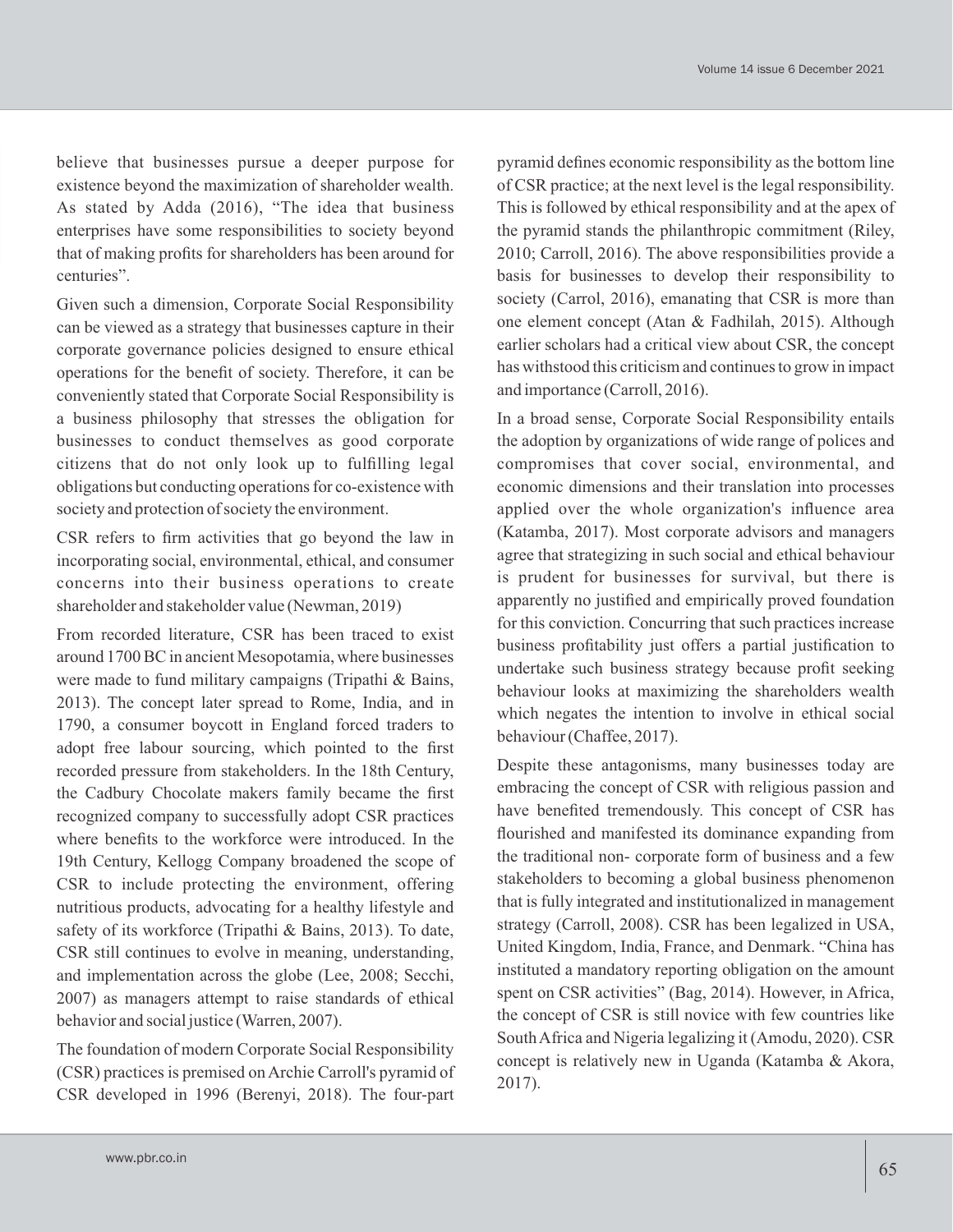Although publications have helped obtain more insight into CSR in developing regions, there is the realization that Africa is much less well researched than other regions in this regard. It has been noted that empirical studies that cover African countries usually involve South Africa and Nigeria (Rampersad, 2014).

Bag (2014) in an analysis expressed that "All the major countries that take CSR with a lot of seriousness, may be doing so out of conscience or because of the laws that are being formulated". Where the laws are in place, then the practice of CSR is hinged on the legal obligation. However, in circumstances where the laws and regulations do not exist – which is a widespread phenomenon in Africa – it is believed the practice of CSR is based on the conviction and attitude of management.

It is argued that CSR concept in Africa is grossly 'misunderstood, misused or abused' both practically and theoretically (Cheruiyot, 2016). It is misunderstood due to the divergent conceptualization and operationalization of the term. The overabundance of CSR synonyms such as 'corporate responsibility', 'corporate accountability', 'corporate ethics', 'corporate citizenship', 'sustainability', 'stewardship', 'triple bottom line', 'corporate governance', 'social and environmental obligations', 'corporate social investment' and 'responsible businesses are bundled around and often incorrectly and interchangeably used thereby exacerbating the confusion leading to misconception of the idea. This implies that every scholar, and so practitioner, perceives CSR differently based on individual convictions. The resultant effect is that what is perceived to be CSR in Africa is factually not (Cheruiyot, 2016).

While CSR is being readily embraced, documented and regulated in developed countries, this is not the case with African countries. It is a strong belief that CSR is unknown, misconceived or mispresented in Africa and Uganda in particular. Most of African companies or organizations initiate CSR practices informally. In the Ugandan case, most businesses with exception of few multinational corporations do not have strategic engagements in specific terms to pilot CSR concept (Katamba & Nkiko, 2016).

It is of recent that CSR phenomenon in African economies has gained heightened interest among scholars and intellectuals (Cheruiyot, 2016). In the African context, CSR has gained popularity basically from social dimensions which is quite incomprehensive and unenforceable in law. Notwithstanding the forementioned, more must be done to unearth and understand CSR implementation and its practices in Africa where there is a sense of information gap – and urgently so due to the uniqueness of the situation.

In Uganda, the concept of CSR is a relatively new (Katamba, 2012). Organizations and business entities are being motivated by external factors (such as attraction and retention of customers, striving for competitive advantage and building positive reputation) contrary to consolidating on the internal factors (business policies, welfare of employees, communications, and reporting).

Uganda Investment Authority (UIA) to popularize the concept of CSR organized an awards function to reward organizations "that exhibited exemplary social responsibility, environmental protection and economic success" (UIA, 2016). This was intended to encourage and entice public, private, and not-for-profit organizations in Uganda to emulate, develop and sustain activities that entrench the concept of CSR and enlighten the public perception on CSR principles. Being a relatively new concept in Uganda (Nkiko & Katamba, 2010), CSR management has become more challenging, especially given the scenario where there is no definitive consensus on what CSR means (KPMG, 2008).

Implementing CSR practices is not a smooth ride. Entities are threatened with fears and challenges of financing such programs, integrating the concept in company policies, communication to stakeholders and identifying the specific benefits to offer and choosing who the beneficiaries should be. It is quite impossible to satisfy the demands of all the stakeholders all at once and equitably. Conceptually, CSR is supposed to be a win-win affair: the companies make profits and society benefits as well through CSR activities. The query remains: who really wins? Is there a benefit to society? There is need to understand how the companies embrace such programmes and the drivers that motivate them to get involved in CSR practices given that the legal framework is lacking in Uganda.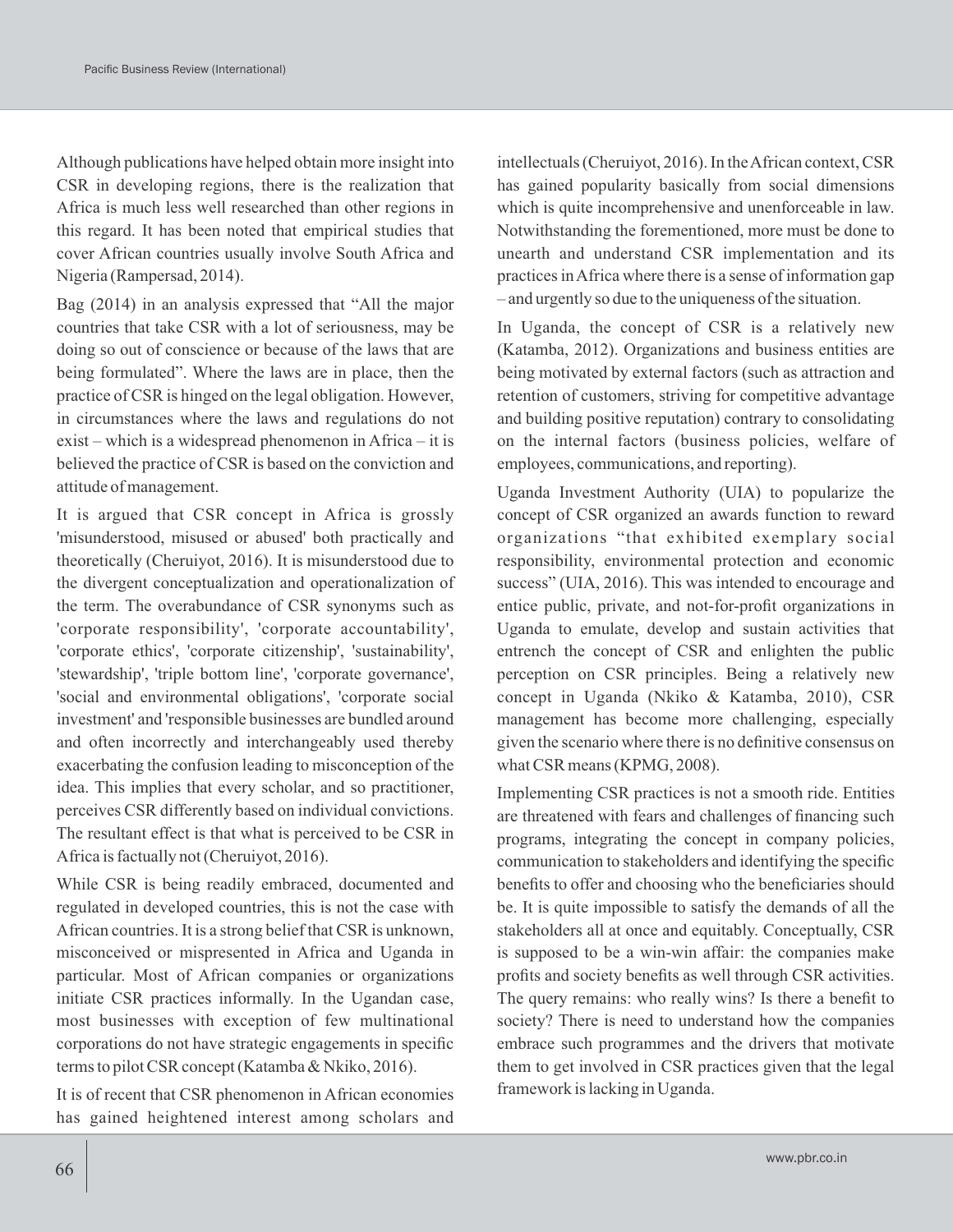# **Theoretical Framework**

Motive is a need or desire that causes a person to act. It is the incentive that induces or stimulates an action. Motive can also be seen as the emotion which operates on the will of a person which causes the person to act. Impulse denotes "a driving power arising from personal temperament or constitution". In view of Graafland (2012), factors that motivate organizations or businesses to practice CSR consists of extrinsic and intrinsic factors. An extrinsic motive looks at the financial aspect while the intrinsic motive looks at the ethical issues to people and the environment.

CSR involves practices relating to conservation of environment; philanthropic gestures, having ethical labour practices, volunteering; among other practices (Caramela, 2018). In understanding this notion, several theories were examined to explain the phenomenon. According to Lederman (2017), a theoretical framework is an important element to justify a research process. The framework consists of concepts that have to demonstrate an understanding of the theory that is relevant to the study (Gabriel, 2008; Swanson, 2013). The following guiding theories were considered for the study:

**Stakeholder Theory.** This is a theory that is widely referred to today. A business does not exist and operate in isolation. The operation of a business is affected by and also affects stakeholders such as employees, suppliers, customers, the community it operates in and the natural environment. The conception in stakeholder theory is that business should create value for the stakeholders too and not just for the owners.

**Expectancy Theory.** Victor Vroom's Expectancy Theory first published in 1970 suggests that one's behaviour is a result of conscious choice from alternatives with the main purpose to maximize pleasure or pain. The expectancy theory holds that one can be motivated to behave and perform if he believes that effort put has a positive correlation to performance; and favorable performance results in a desired reward; and the reward satisfies an important need. Therefore, the desire to satisfy the need justifies the effort put (Vroom, 1983).

**Behaviourist Theory.** According to Phillips (2011) "Behaviourism is a learning theory that only focuses on objectively observable behaviours and discounts any independent activities of the mind". Behaviourism defines learning as the acquisition of new behaviour based on environmental conditions disregarding other changes as a result of learning. The introduction of CSR in business practices and philosophy is seen as a learned behaviour as a result of pressers from internal and external business environments.

**Theory of Planned Behaviour.** The Theory of Planned Behaviour initially started as Theory of Reasoned Action (TRA) in 1980s to predict a person's behaviour. Its intention was to explain behaviours that individuals have self-control over. That, behaviour intentions are influenced by the "attitude about the likelihood that the behaviour will have the expected outcome and the subjective evaluation of the risks and benefits of that outcome" (LaMorte, 2018). The theory overtime has been used to predict and explain a wide range of behaviours and intentions. The theory is hinged on the following core facets: attitudes, behaviour intention, subjective norm, social norms and perceived power or influence.

Curiosity in human nature implores that you cannot engage in a business venture unless there is a reason to start such a venture. This explains why the theory of Planned behaviour could be suitably used to investigate a business phenomenon regarding implementation of CSR. The behavioural aspects of ethical conviction, organization culture, beliefs, reputation, and image have a considerate influence on the management attitude. Addressed under the motivating factors are the concerns for profitability, management commitment, ethical responsibility, and legal and regulatory conditions on the organization. Considerations of the above lead to a responsible behaviour.

## **Motives forpracticing CSR**

A critical analysis by Stobierski (2021) showed that it was in the initial period businesses were run exclusively for making profits. Profit maximization was determined every action taken within the business initiatives and actions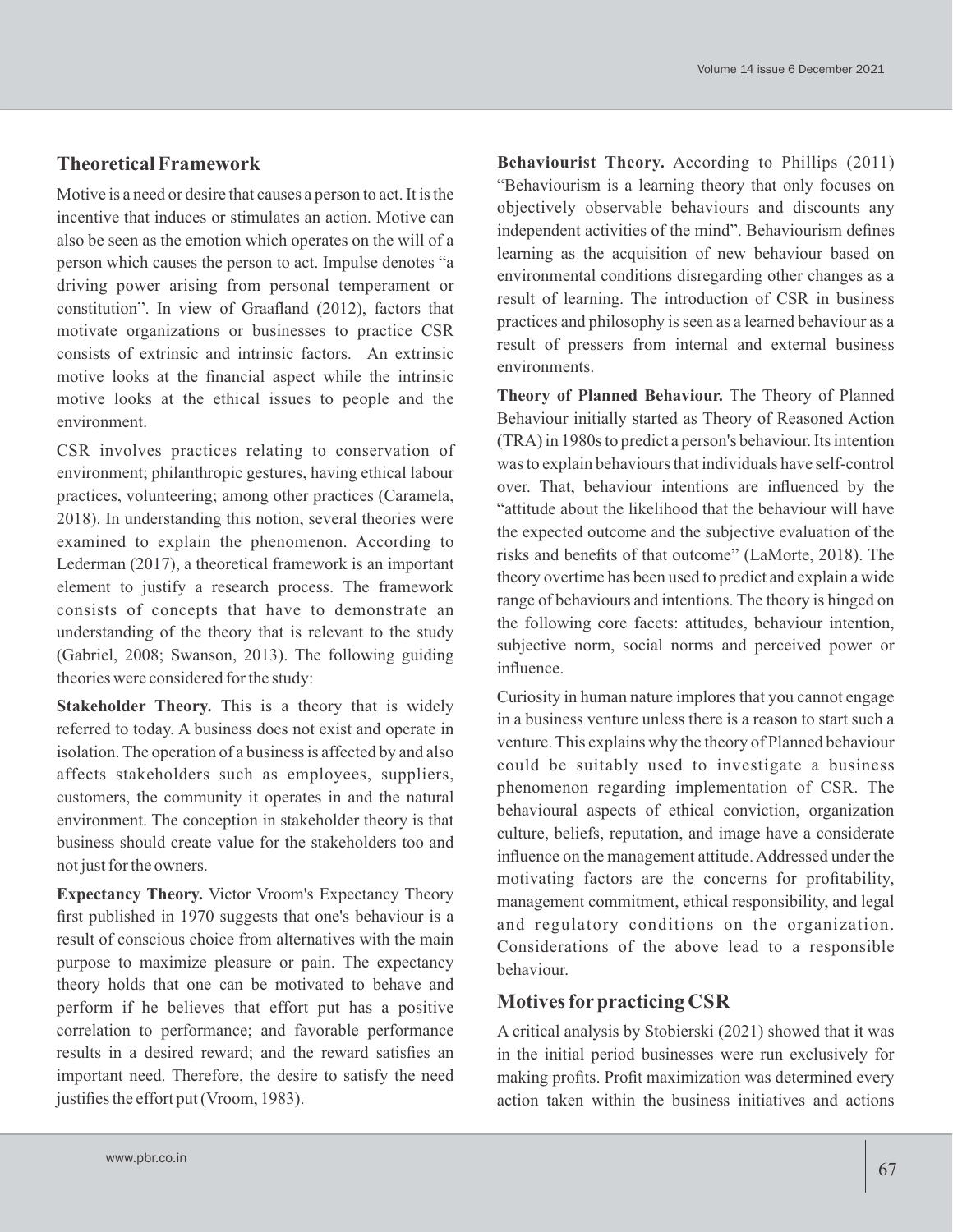pursued. However, in the past decade, business owners have come to the realization that they have a moral obligation to the society – 'a responsibility to do more than simply maximize profits for shareholders and executives". CSR has in the recent periods gained increased attention from businesses and organizations and been entrenched as a fundamental part of the organization. It has also claimed considerable responsiveness from the academic world as well. CSR has therefore become a widespread phenomenon that many businesses and organizations has incorporated CSR practices in their strategies and philosophy (Sontaite, 2015). The question that deserves some critical thinking and perhaps practical answer is: What drives such organizations to endorse CSR practice as a business policy or in the strategic plans? What motivates the decision makers to embrace such a costly venture and sustain it?

Sonitaite (2015) affirms that "many businesses and organizations have motivations for incorporating CSR practices in their strategy and philosophy". In the view of Graafland (2012), considerations towards the people entail social responsibility while issues to do with the planet addresses the ecological and environmental context. Yin (2015) further contends that the environment is a major force, the motivator, that impulses organizations to embrace CSR practices. The environment consists of both internal and external business environment. The internal environment consisting of corporate culture and management attitude while external environment is composed of political, social and globalization pressures. Nzovah (2012) contends that organizations that engage with their stakeholders often develop valuable CSR related practices.

Given such a viewpoint on what a motive is and what it can result into, Sonitaite (2015) suggests that the pressure from stakeholders on social and environmental issues could be a responsible motivator that makes such organizations introduces CSR practices in their operations. Graafland (2012), in considering a deeper review of factors that motivate businesses and organizations to embrace CSR practices identified three motives: "labour, environment and social aspects" as consisting of extrinsic motives and intrinsic motives. Extrinsic motive looks at the financial

aspects while the intrinsic motive looks at the ethical issues to people and the environment.

These motivating factors normally affect and is also affected by the managements attitude, the social and environmental pressures, issues of sustainability and responsible behaviour. Policy makers may determine to incorporate CSR in the business or organization policy, but the attitude of the management determines whether to fully incorporate it in the operational plans or not. A positive attitude embraces the practice while a negative attitude becomes detrimental to the policy. On the other hand, considering the associated costs involved in sustaining CSR practices, the level of income prevails over any hopes of being involved in such practices.

At a further analysis, the factors that motivate organizations to embrace CSR practices may also be grouped into internal factors and external factors. Internal factors look at the personal interest of the management and employees while external factors consist of the pressures from clients, media, competitors, suppliers and government. External factors normally follow some reward system that compels certain behaviour. To sum it all a judgement must be taken albeit concerns of profitability, commitment, ethical responsibility and legal and regulatory concerns.

Dokpesi (2014) opines that a considerable pressure is exerted on a business by the environment it operates in. The demands put by the facets of the environment makes CSR as a vital tool for business survival. "The external environment of an organization has evolved over time to become a major stakeholder in the success of the organization and could also pose challenges to such organization when the needs are not met" (Dokpesi 2014). It should be noted that businesses only enjoy maximizing their shareholder's wealth when they operate in a conducive environment.

Yin (2015) concurs with the allusion that environment is a driving force that makes organizations embrace CSR practices. In the words of Yin (2015) internal factors consists of corporate culture and management attitude while external factors are composed of political, social and globalization pressures. Most countries have enacted laws and regulations that compel business organizations to carry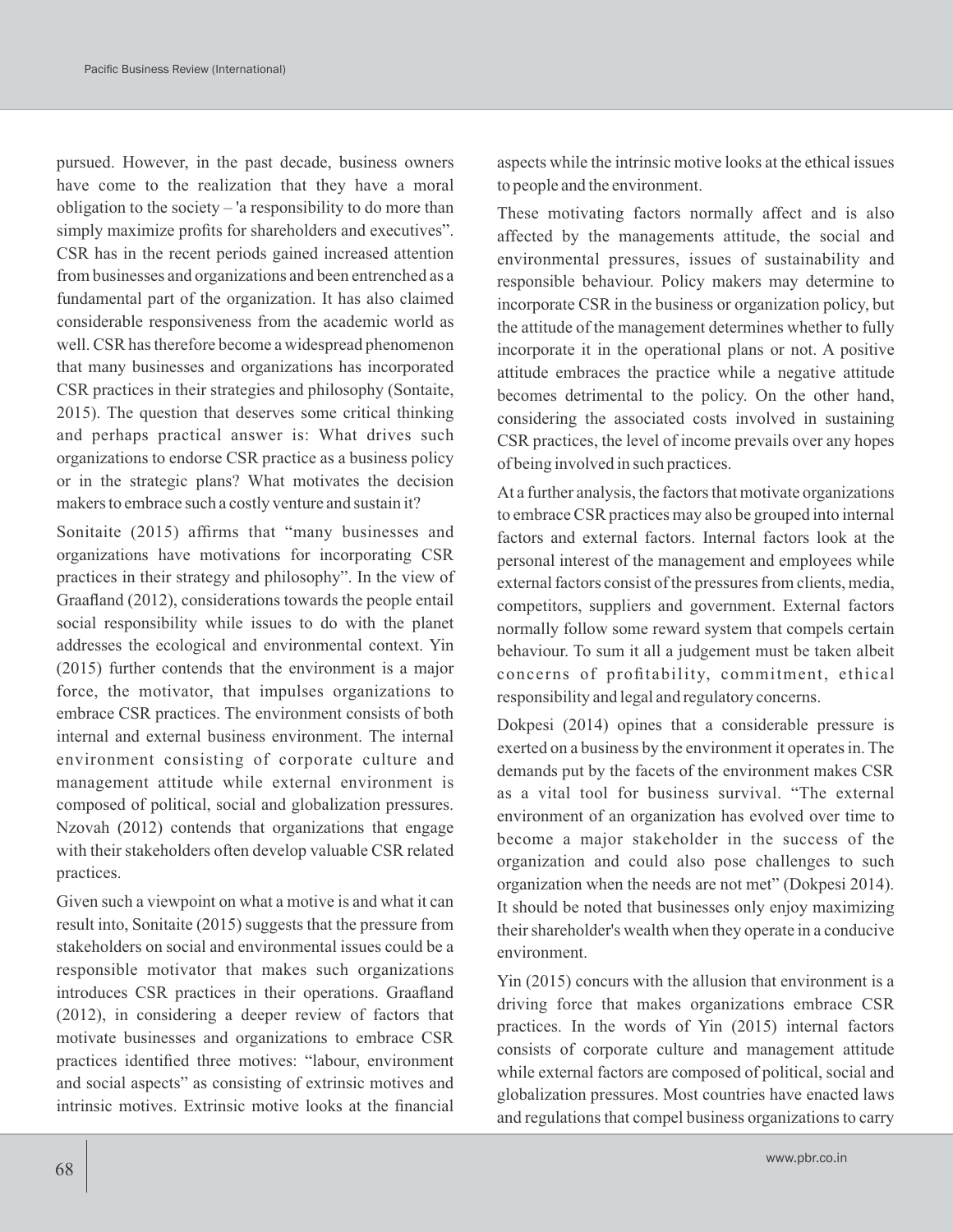out business in a prescribed manner. Such business organizations impacted by the legislations have to comply to the requirements of the Act or regulation. Hence the legislation becomes a driving force or a motivator to get involved in CSR practices although quite unwillingly (Sink & Associates, 2012). In addition, the consumer awareness has grown in the areas of social responsibility and environmental contexts. These concerns about the environment and public expectations define the consumer purchasing decisions hence putting pressure on the businesses to bow to the public demand (Chaffee, 2017).

## **Methodology and Design**

To understand the factors that motivate companies to embrace CSR practices despite having no legal obligation to do so research was conducted to examine this phenomenon. A mixed-methods approach was adopted where both qualitative and quantitative research approaches were used concurrently. Quantitative data was generated from questionnaires as the main data collection tool while qualitative data was generated from interviews. The appropriateness of quantitative method was attributed to the research problems that were stated in specific terms: the original set of research goals were firmly followed, arriving at more objective conclusions and testing of hypothesis", (Bryman, 2006). The variables were measured, quantified and analyzed by regression analysis. The Qualitative approach was chosen due to its ability to obtain a more realistic and in-depth experience of the phenomenon that could not be qualified in the numerical quantitative approach. This approach was chosen for its capability of interacting with the subjects under investigation in their own language and terms yielding results that could not be obtained using the quantitative approach (Temple, 2004). A case study qualified the use of this approach.

The research employed the exploratory research design. Exploratory research design was chosen for its suitability for conducting research on a research problem where there are no past data or only a few studies are available for reference (Bhat, 2019). "It serves as a tool for initial research that provides a hypothetical or theoretical idea of the research problem", (Saunders, 2012). The exploratory approach endeavoured to explore the answers to an inexplicable question. The explanatory approach was suitable to investigate causal relationships. Taken for the case of Uganda, very limited published information is available on CSR since the concept is seen as a new phenomenon in the country. Worst still, no clear information is available on CSR practices in the transport sector.

Purposive and random selection of participants (sampling methods) were employed to identify the respondents. Three hundred participants were recruited from five Bus operating companies to form the sample size that consisted of the management, employees, and clients of the selected companies. The respondents' consent was obtained before being engaged in the research process. The voluntary and willful participation of individuals in the research was of prime significance. The participants were explained the purpose of the research, what was expected of them and how the research process would proceed so that they could make up their mind either to participate or decline. They had to make an informed decision having understood the procedures involved. Consent forms were designed for the participants to fill accompanied with their information sheets before the research commenced.

The data collection process involved giving out structured questionnaires and having interviews with managers and selected stakeholders of the selected enterprises. The collected data was analyzed with the help of SPSS (Statistical Package for Social Science) and presented by frequency tables, charts and graphs. Percentages were the statistic for basing opinions. The choice of this statistical technique was a function of tits convenience and ability to present effective comparisons of various responses. Best practices for the management and confidentiality of Questionnaires and data collected were adopted.

### **Assumptions, limitations, and delimitations**

The assumption of the investigation was that the research was carried out to its conclusion without any bias; and that the responses from the participants were honestly and truthfully made. The limitations of the research were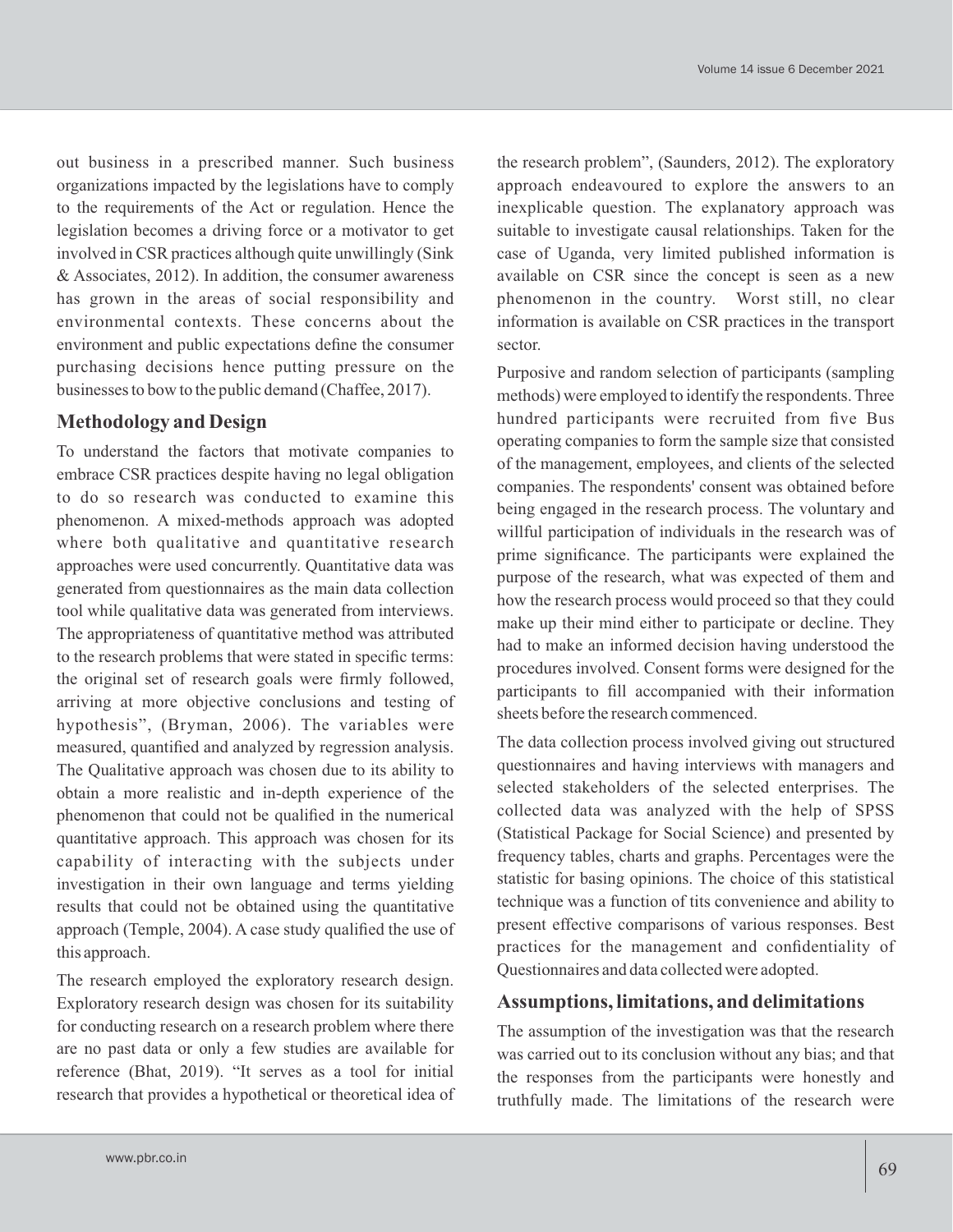factoring the researcher did not have control over and included: use of SPSS as the preferred statistical package for data analysis; choice and method for selecting the sample size; and choice of the research design which is suggestive in itself and not a conclusion to the research. The delimitations of research were those characteristics that limited the scope of the inquiry as determined by the conscious exclusionary and inclusionary decisions that are made throughout the development of the proposal. Among these are the choice of objectives and questions, variables of interest, alternative theoretical perspectives that could have been adopted. The first limiting step was the choice of problem itself.

#### **Results and Discussions**

Out of the five Bus companies that were selected for this investigation, the company that had been the longest in operation was 30 years, followed by one with 18 years in operation, then 11 years, 10 years and the least in operation was one year old. All the respondents concurred that the companies were registered in Uganda and 94.3% of the respondent's confirmed awareness about CSR practices.



*Figure 1 Areas the companies support the community*

On the areas the companies normally supported the community, 25.3% of the respondents said the companies supported the community in education while 23.0 % said the support has been in health care. Other areas mentioned included culture (14.0%), sports (18.3%), environmental protection  $(7.7\%)$ , housing  $(0.7\%)$  and politics  $(0.3\%)$ among other responses.

The investigation revealed that the main CSR approach used by the companies was the community approach (63%) and the workplace approach (27%); and the main consideration for practicing CSR was the people (49.6%) while environment  $(8.6\%)$  and sustainability of CSR activities (7.9%) received little mention.



*Figure 2 Motives for practicing CSR*

The main motives for practicing CSR in organizations where the respondents cumulatively agreed and highly agreed inclusive in order of rating included: providing benefit to the community (93.48%), attracting more customers at 86.52%, promoting corporate image 85.65%, giving back to community at 81.30%, for competitive advantage at 79.13% and attracting public incentive at 78.26%. Other motivators such as being in good books with the ruling party; political recognition; pressures from customers and government: received low rating below 45%.

The respondents also rated the following in order of score as the benefits accrued from implementing CSR practices which may indirectly act as motivators or drivers to embrace CSR practices: Improving company image (83.91%); Obtaining new customers (79.13%). Improving employee commitment (76.96%). Developing new business ventures (73.17%) and influencing customer decisions  $(60.87\%)$ .

### **Discussions of the findings**

The findings on motives for embracing CSR resonate with Sonitaite (2015) that "many businesses and organizations have motivations for incorporating CSR practices in their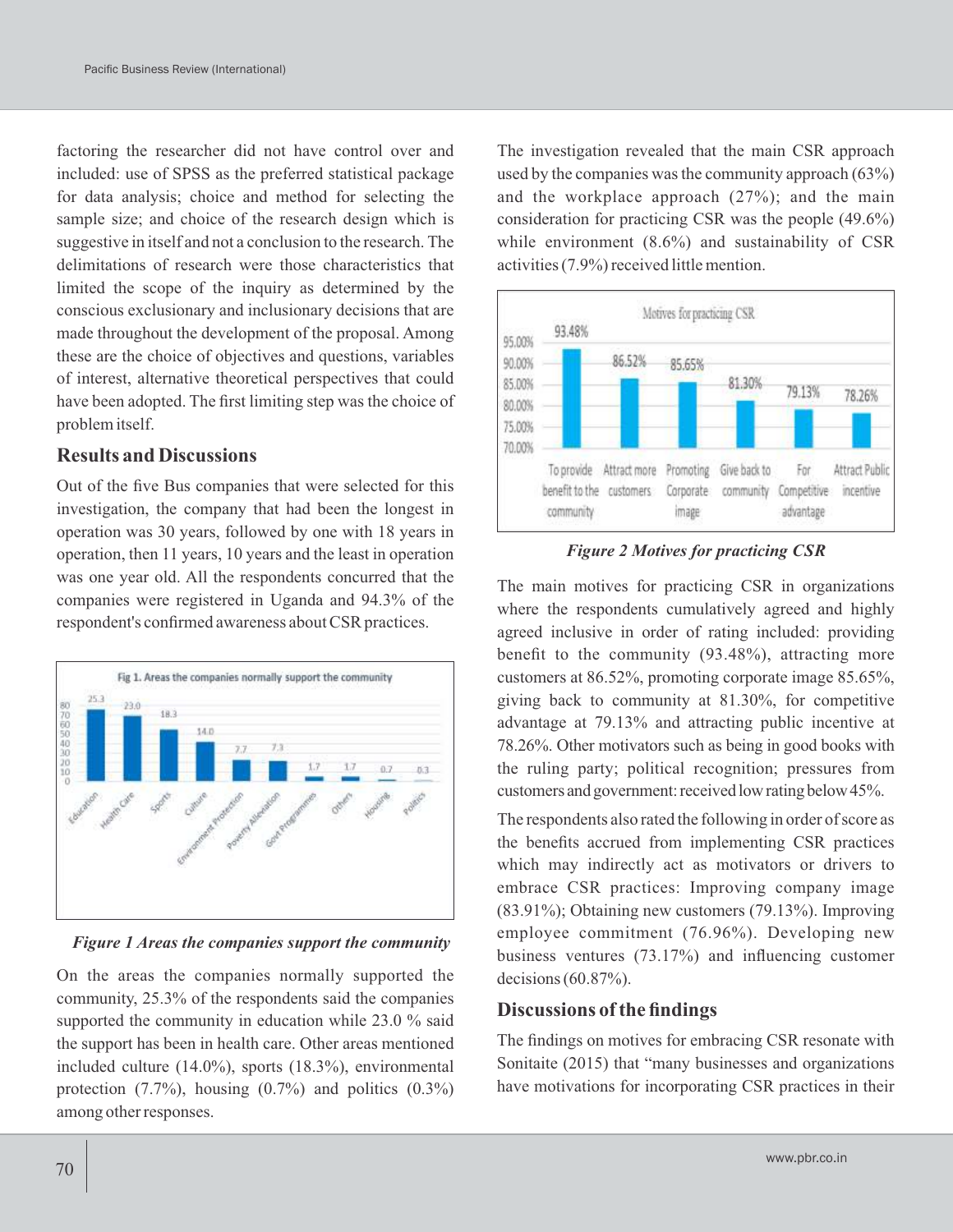strategy and philosophy". From the findings, the major motive of providing benefit to the community (93.48%) represents the view of Graafland (2012), that considerations towards the people entail social responsibility while issues to do with the planet addresses the ecological and environmental context. A critical analysis by Stobierski (2021) had showed that in the past decade, business owners have come to the realization that they have a moral obligation to the society  $-$  'a responsibility to do more than simply maximize profits for shareholders and executives that could explain why these businesses have preferred to give back to the community. The community support has mainly been identified as support in education and healthcare provision.

The context of attracting more customers at 86.52% and promoting corporate image 85.65% confirms the assertions of Yin (2015) that the business environment is a major motivating force that impulses organizations to embrace CSR practices. This force is exerted by the external environment and in particular, competition among the players.

Yin (2015) has stated that the internal environment consisting of corporate culture and management attitude while external environment is composed of political, social and globalization pressures have a considerable effect on companies embracing corporate social responsibility practices. Nzovah (2012) affirms that organizations that engage with their stakeholders often develop valuable CSR related practices.

The engagements come from the motivations of the management. That is why the companies chose providing benefit to the community and giving back to the community as the basic practices that can attract more customers and promote their corporate image. While Sonitaite (2015) suggested that pressure from stakeholders could be a responsible motivator that makes such organizations introduce CSR practices in their operations, the findings weakly supported this conviction. Dokpesi (2014) had also opined in a similar voice that the environment exerts a considerable pressure on the businesses to embrace CSR. In the prevailing circumstance where CSR is still a new concept and the stakeholders have not fully recognized their contribution, a lot is still desired.

The findings also support the constructivism that the ethical conviction and organization image is key in implementing CSR practices. As the findings show, the social and environmental pressures have a weak influence on the embracement of CSR practices. The literature presents that companies are motivated to practice CSR by the pressures from society, government, and environment. Some companies are motivated by the multiplier effect of profiteering through attraction of more customers. By consensus, the motivating factors are classified into internal and external factors. The internal factors consisting of employee commitment, the management philosophy and organization culture. The external factors include pressure from clients and competitors, pressure from laws and regulations, pressure from the society among others. The findings showed that the companies are motivated by the will to provide benefit to the community which in turn attracts more customers.

Investigation on focus of CSR revealed that CSR should be focused on the community. This resonates with the attestation that the main approach used for CSR implementation is the community approach with the main consideration to the people. This position contrasts with focus on environment. The fundamental question to raise here is whether the respondents really understand the basics of CSR practice. On the motives for practicing CSR in organizations the companies are interested in providing benefit to the community, attracting more customers, promoting corporate image and giving back to the community. Other motives identified include practicing CSR for competitive advantage and to attract public incentive. While some scholars suggested that pressure from stakeholders could be a responsible motivator that makes such organizations introduce CSR practices in their operations, the findings weakly supported this conviction.

Anumber of research have been conducted on the influence of the external environment on practice of CSR including (Customers, competitors, suppliers, environment) very little has been researched on the management and employees' perception and attitude towards implementation of CSR strategies. It is important that more research is carried out to understand the perception of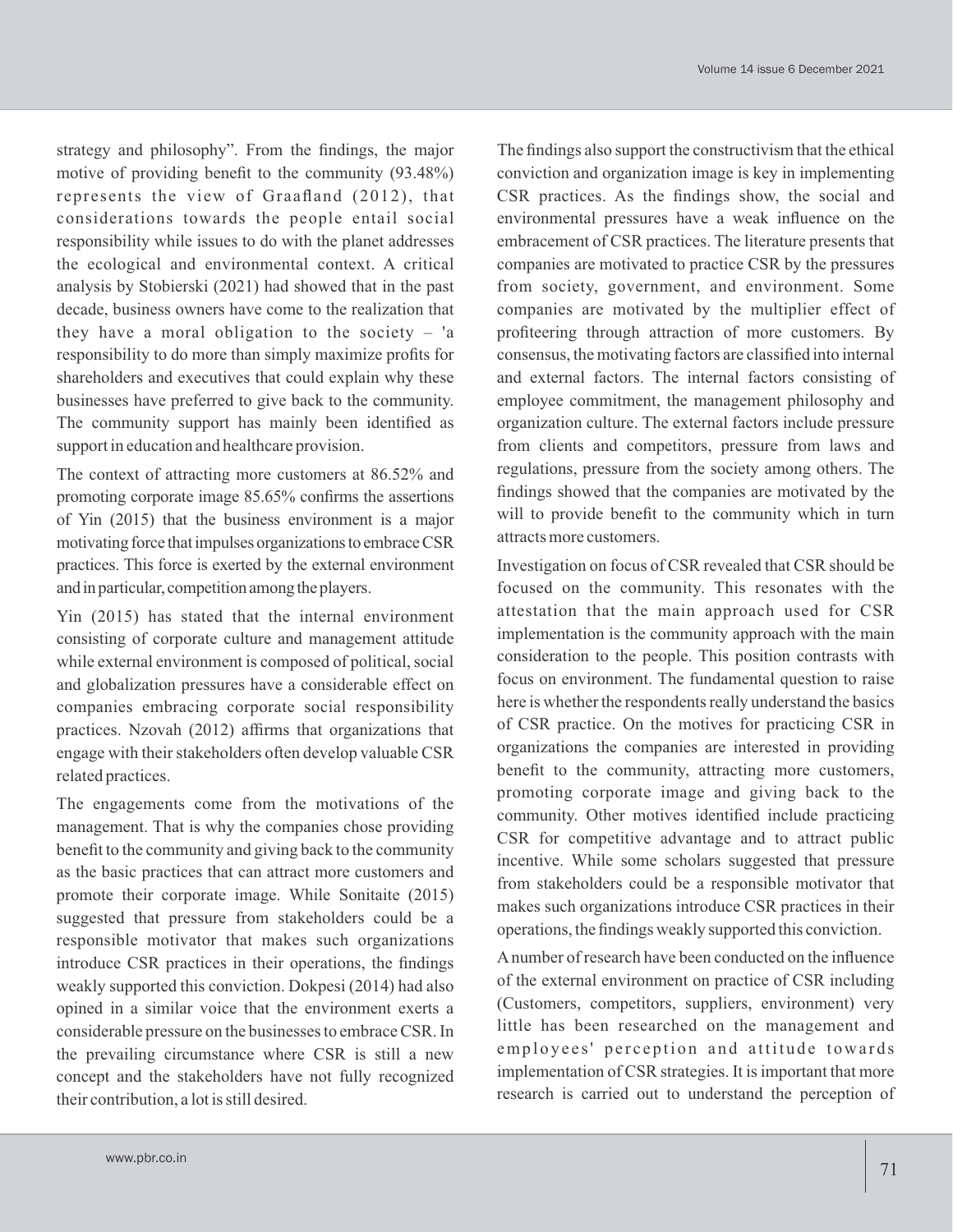management and employees on CSR. There is evident lack of knowledge in that area.

These findings also support the expectancy theory and theory of planned behaviour which extensively explain application of CSR in businesses and organizations. It is therefore apparent to say that the practice of CSR by the companies is hinged on the benefits they enjoy from such practices and not from any pressures.

# **Implication of the findings**

The literature presents that companies are motivated to practice CSR by the pressures from society, government, and environment. Some companies are motivated by the multiplier effect of profiteering through attraction of more customers. By consensus, the motivating factors are classified into internal and external factors. The internal factors consisting of employee commitment, the management philosophy and organization culture. The external factors include pressure from clients and competitors, pressure from laws and regulations, pressure from the society among others. The findings showed that the companies are motivated by the will to provide benefit to the community which in turn attracts more customers.

Although Archie Carroll came up with a pyramid of CSR (Carroll, 2016) putting philanthropy at the apex of the pyramid, the position of philanthropy being the cardinal and initial point to consummate CSR has been supported by the findings of this research where philanthropy was dominant and even suggested as a framework upon which companies can gain competitive advantage.

It should be recalled that most of African companies or organizations initiate CSR practices informally (Katamba & Nkiko, 2016). The companies got involved in CSR practices voluntarily and with full conviction of management that the practice could be rewarding. The African context of CSR has gained popularity basically from social dimensions which is quite incomprehensive and unenforceable in law. Notwithstanding the forementioned, more has to be done to unearth and understand CSR implementation and its practices in Africa where there is a glaring sense of information gap.

The practice of CSR in general applies beyond the legal framework (Samra, 2016). The practice of CSR has been redefined to include social, ethical, environmental and legal responsiveness (Carroll, 2008; Murthy, 2014). Ethical dimensions look at human feelings of what is right and what is wrong and not necessarily what is right in the face of law. The approach of management to CSR is behavioral and depends on the size of the organization, the focus and location. To a greater extend, the attitudes and motivation of management play a major role (Wood, 1991; Leon, 2019).

# **Conclusion**

CSR is a concept where businesses integrate social and environmental contexts in the business strategy and operations. Despite disapprovals about CSR by the earlier scholars, the concept has withstood criticisms and has grown in impact and significance. Many countries have legalized the practice of CSR across the globe but little is known about CSR practices in Africa. Uganda in particular has not legalized CSR practices.

Being a relatively unfamiliar concept in Uganda this research was intended to examine the factors that motivate companies to embrace CSR practices despite having no legal obligation to fulfil. Although the earlier scholars had tagged the concept of CSR on philanthropy, CSR has continued to evolve both in context and content - the meaning and practice There is now a remarkable shift to environmental concerns and business relations with society as managers attempt to raise standards of ethical behaviour and social justice.

In an insight to understand what CSR practices the bus companies under investigation are involved in, the results showed that the main approach employed by the companies is the community approach. Further inquiry proved that the main considerations of the companies to embrace CSR practice is the people. The areas for supporting the community in order of preference are through support in education, healthcare support, sports and cultural support. All these are pointers of helping the people through the community approach. Environmental protection, poverty alleviation programmes. involvement in government programmes, housing and politics got the least attention.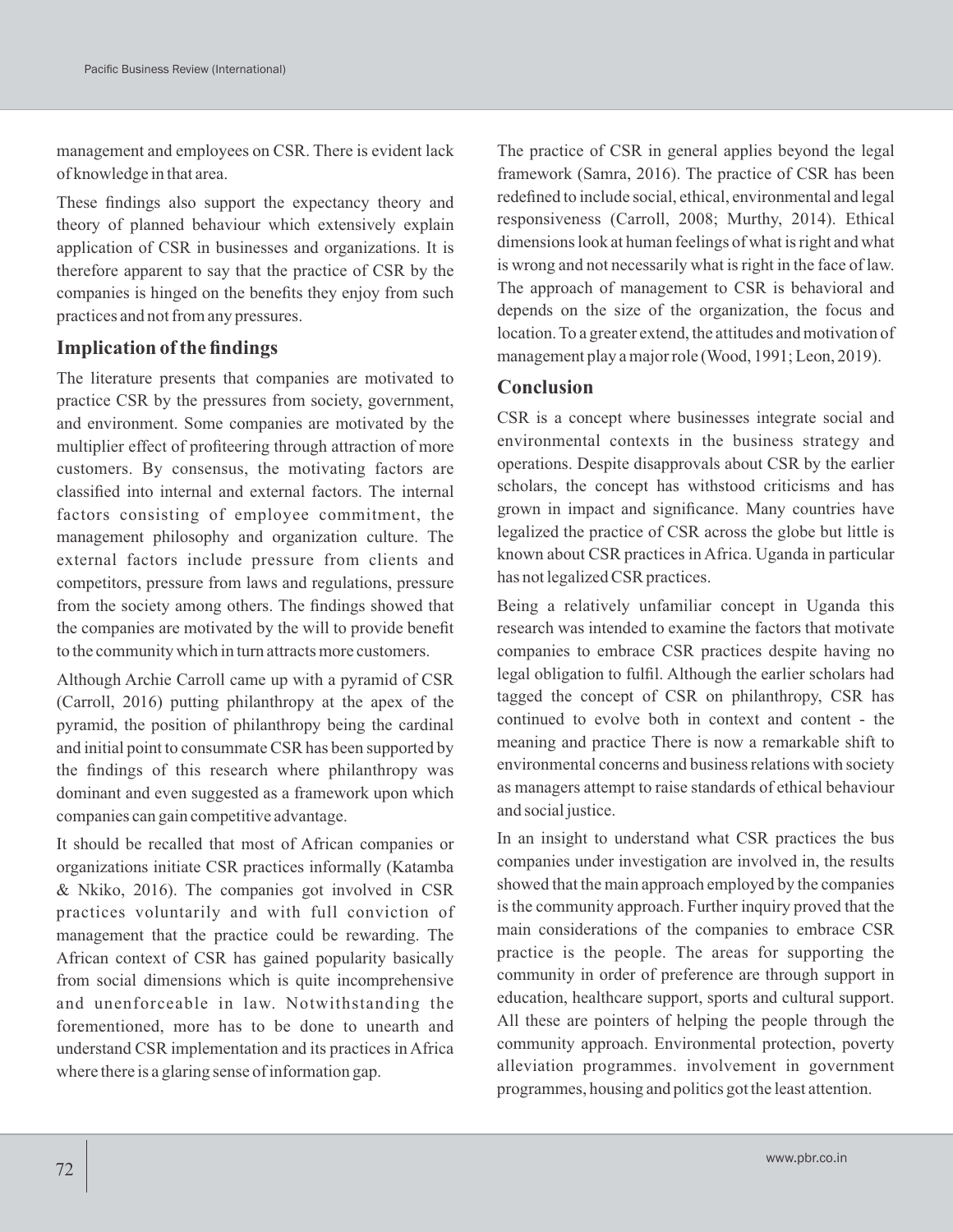Supporting the people through the community approach through education, healthcare, sports and cultural support is a pointer to philanthropy. This means that the companies consider philanthropy most important other than the economic, legal and ethical responsibility. This is in total contrast to Carroll's assumption. It is my conviction that though CSR is seemingly embraced globally, its interpretation, application and the importance attached to it varies from country to country and from one organization to another depending on its size and management perception.

Investigation on focus of CSR revealed that CSR should be focused on the community. This resonates with the attestation that the main approach used for CSR implementation is the community approach with the main consideration to the people. This position contrasts with focus on environment. The fundamental question to raise here is whether the respondents really understand the basics of CSR practice. On the motives for practicing CSR in organizations it is clear that the companies are interested in providing benefit to the community, attracting more customers, promoting corporate image and giving back to the community. Other motives identified include practicing CSR for competitive advantage and to attract public incentive. While some scholars suggested that pressure from stakeholders could be a responsible motivator that makes such organizations introduce CSR practices in their operations, the findings weakly supported this conviction

A number of researches have been conducted on the influence of the external environment on practice of CSR including (Customers, competitors, suppliers, environment) very little has been researched on the management and employees' perception and attitude towards implementation of CSR strategies. It is important that more research is carried out to understand the perception of management and employees on CSR. There is evident lack of knowledge in that area.

Secondly more research could be conducted to establish the suitability of the Theory of planned Behaviour in explaining the appreciation of CSR in developing economies.

## **References**

- Adda, G., Azigwe, D. J., & Awuni, A. R. (2016). BUSINESS ETHICS AND CORPORATE SOCIAL RESPONSIBILITY FOR BUSINESS. *European Journal of Business and Innovation Research*, Vol.4, No.6, pp.26-42.
- Amodu, N. A. (2020). *Corporate Social Responsibility and Law in Africa: Theories, Issues and Practices.* Routledge: ISBN 9780367436315.
- Atan, R., & Fadhilah, N. (2015). Corporate Social Responsibility: The Involvement of Small Medium Enterprises. . *Research Gate*, Retrieved from: https:// www.researchgate.net/publication/286931057\_Corpor ate\_Social\_Responsibility.
- Bag, A. (2014). Corporate Social Responsibility (CSR) laws around the World. *iPleaders*, Retrieved from: https://blog.ipleaders.in/corporate-socialresponsibility-csr-laws-around-the-world.
- Berényi, L. (2018). Carroll's pyramid of CSR . *Research Gate*, Retrieved from: https://www.researchgate. net/figure/Carrolls-pyramid-of-CSR\_fig1\_326426719.
- Bhat, A. (2019). EXPLORATORY RESEARCH: DEFINITION, METHODS, TYPES AND EXAMPLES. *questionpro*, https://www.questionpro. com/blog/exploratory-research/.
- Blowfield, M. (2005). Corporate Social Responsibility: reinventing the meaning of development? *Wiley Online Library*, Volume 81, Issue3; Pages 515-524.
- Caramela, S. (June, 2018). What is Corporate Social Responsibility? *businessnewsdaily*, Retrieved from: https://www.businessnewsdaily.com/4679.
- Carroll, A. B. (2008). *A History of Corporate Social Responsibility: Concepts and Practices.* Online Publication; DOI: 10.1093/oxfordhb/9780199211593. 003.0002.
- Carroll, A. B. (2016). Carroll's Pyramid of CSR: taking another look. *International Jouurnal of Corporate Social Responsibility*, Retrieved from: https://doi.org/ 10.1186/s40991.
- Chaffee, E. C. (2017). The Origins of Corporate Social Responsibility. *University of Cincinnati Law Review*, Vol. 85, 2017.
- Dokpesi, A. O. (2014). Internal and External Factors